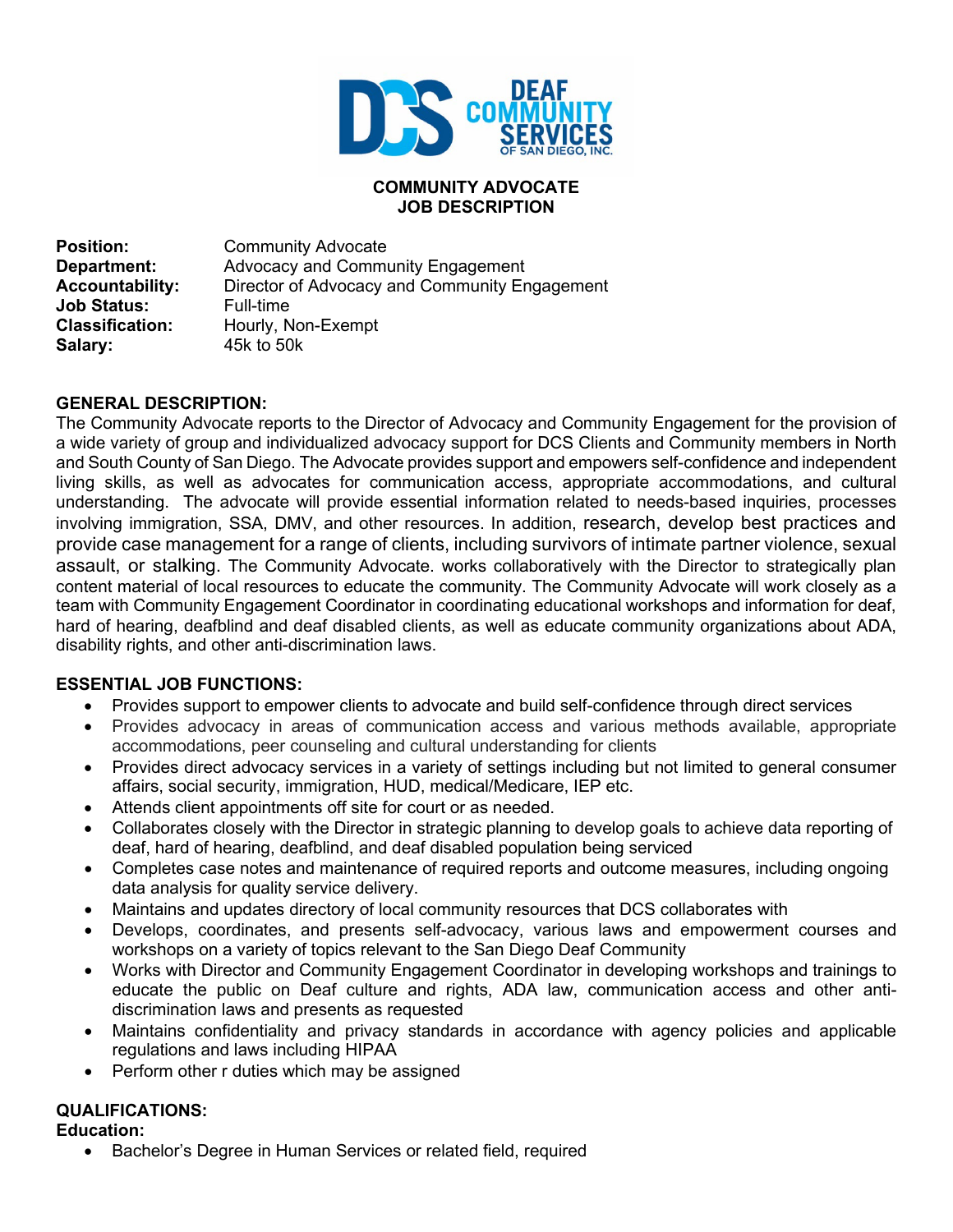• Masters in counseling, Rehabilitation, Social Work, desired

# **Experience/Knowledge:**

- Minimum of two years' experience providing advocacy, client services or similar preferably in a social service setting with deaf and hard of hearing population
- Thorough familiarity with Deaf Culture and knowledge about Deaf and Hard of Hearing people
- An understanding of current issues related to Deaf and Hard of Hearing people
- Knowledge of San Diego resources and public transportation
- Knowledge of various laws protecting rights of deaf, hard of hearing, deafblind, deaf disabled individuals

## **Skills**

- Fluent in American Sign Language
- Ability to communicate effectively and adapt to a wide variety of communication styles within DHHDB communities
- Develop rapport and trust showing compassion while listening to find appropriate solutions
- Strong advocacy skills, able to handle high stressful situations and work well under pressure
- Ability to work well in a multi-disciplinary team-oriented, diverse environment and diverse community
- Flexibility, detailed oriented and strong organizational skills
- Exhibit self-initiative abilities and contribute to the team

Experience in providing public presentations

- Manage time well, prioritize and multi-task
- Understand and carry out verbal/written directions
- Effective communication skills, including presentation skills

## **Other Qualifications**

- Possesses excellent computer skills utilizing word processing software's (Excel, PowerPoint, Word), outlook email/calendar, and database applications
- Must possess reliable transportation and be able to attend off-site activities regularly

# **CORE COMPETENCIES:**

- **Professionalism**—Approaches others in tactful manner; Reacts well under pressure; Treats others with respect and consideration regardless of their status or position; Accepts responsibility for own actions; Follows through on commitments; Works with integrity and ethically.
- **Customer Service—**Manages difficult or emotional customer situations. Responds promptly to customer needs. Solicits to customer feedback to improve service. Responds to requests for services and assistance. Meets commitments.
- **Interpersonal Skills—**Focuses on solving conflict, not blaming. Maintains confidentiality. Listens to others without interrupting. Keeps emotions under control. Remains open to others' ideas and open to learning new things.
- **Communication**--Communicates clearly and persuasively in positive or negative situations; Listens and gets clarification; Responds well to questions; Demonstrates group presentation skills; Participates in meetings.
- **Teamwork-**-Balances team and individual responsibilities; Exhibits objectivity and openness to others' views; Gives and welcomes feedback; Contributes to building a positive team spirit; Puts success of team above own interests; Able to build morale and group commitments to goals and objectives; Supports everyone's efforts to succeed.
- .
- **Strategic Thinking**--Develops strategies to achieve organizational goals; Understands organization's strengths & weaknesses; analyzes market and competition; Identifies external threats and opportunities; Adapts strategy to changing conditions.